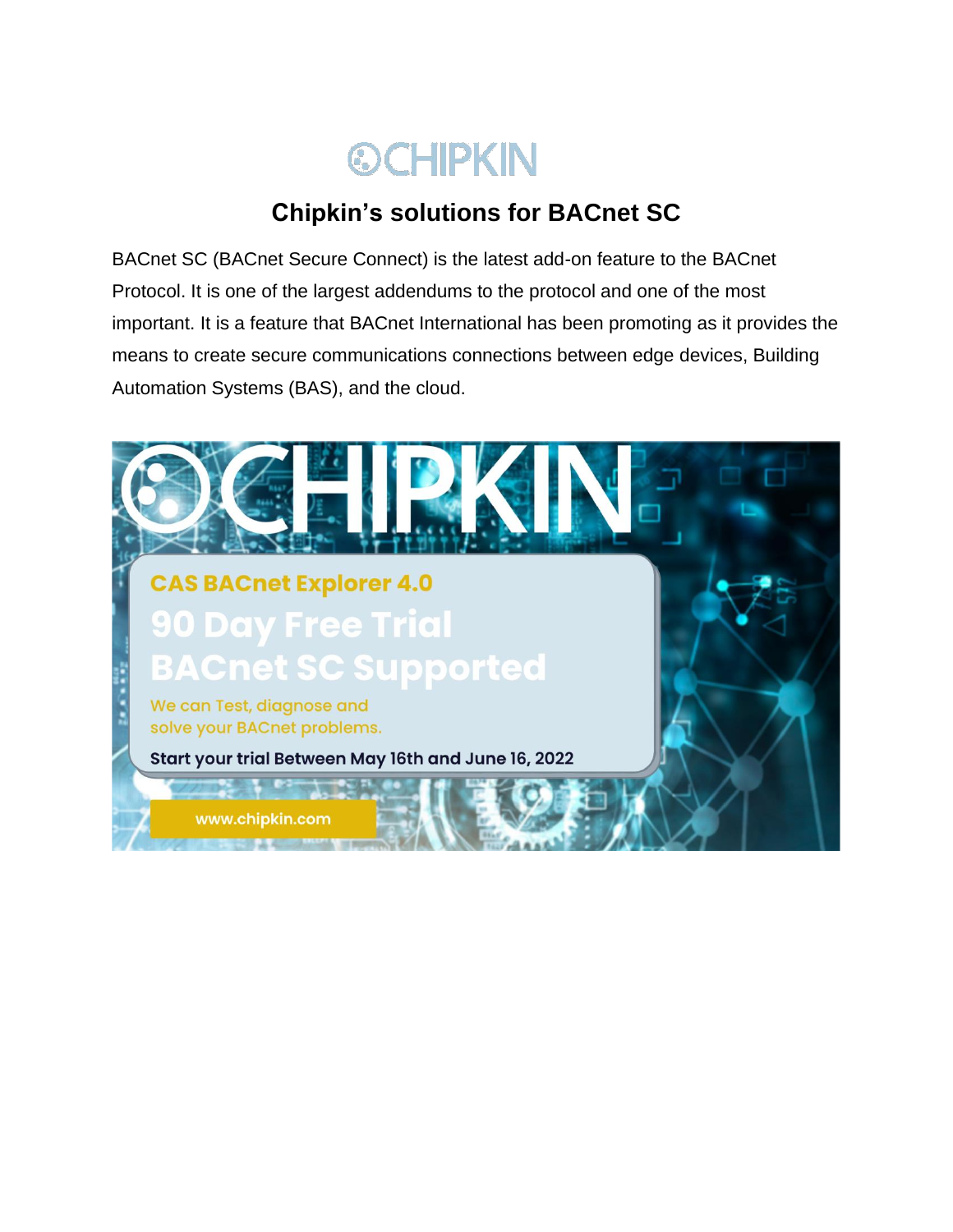# **The Challenges**

A key concern among all parties is network and information security and infrastructure integrity. With a sharply increasing interest in cloud-based applications, owners, managers, BA, and IT professionals have a strong desire to create BA infrastructures that provide very high levels of security. At the same time, on the IT side there is a mature set of best practices for implementing and managing secure communications infrastructure. Previous attempts by BACnet to address these concerns went in a different direction than the IT community, ultimately frustrating efforts to gain acceptance.

# **The Solution**

To solve this problem, Chipkin is excited to announce that it has added the BACnet SC feature to our CAS BACnet Stack as well as to redesign and improve the popular CAS BACnet Explorer tool to support BACnet SC.

- Supports BACnet server simulation which users can use the simulator to test their BACnet clients to ensure that they are working as expected.
	- o One of each Object type: analog\_input, analog\_output, analog\_value, binary input, binary output, binary value, multi state input, multi\_state\_output, multi\_state\_value, trend\_log, trend\_log\_multiple, bitstring\_value, characterstring\_value, data\_value, integer\_value, large\_analog\_value, octetstring\_value, positive\_integer\_value, time\_value, NetworkPort, dateTimeValue,
- Supports following BACnet Client function: Who-is, I-am, Read property, read property multiple, write property, write property multiple. subscribeCOV
- Creates easy to read reports in HTML/XML suitable for documentation.
- Simpler and Smarter user interface with many Automated tasks to simplify and streamline the user experience. Simple enough to be used by someone without any BACnet protocol knowledge
- Enumerations are user expandable to support vendor proprietary enumerations.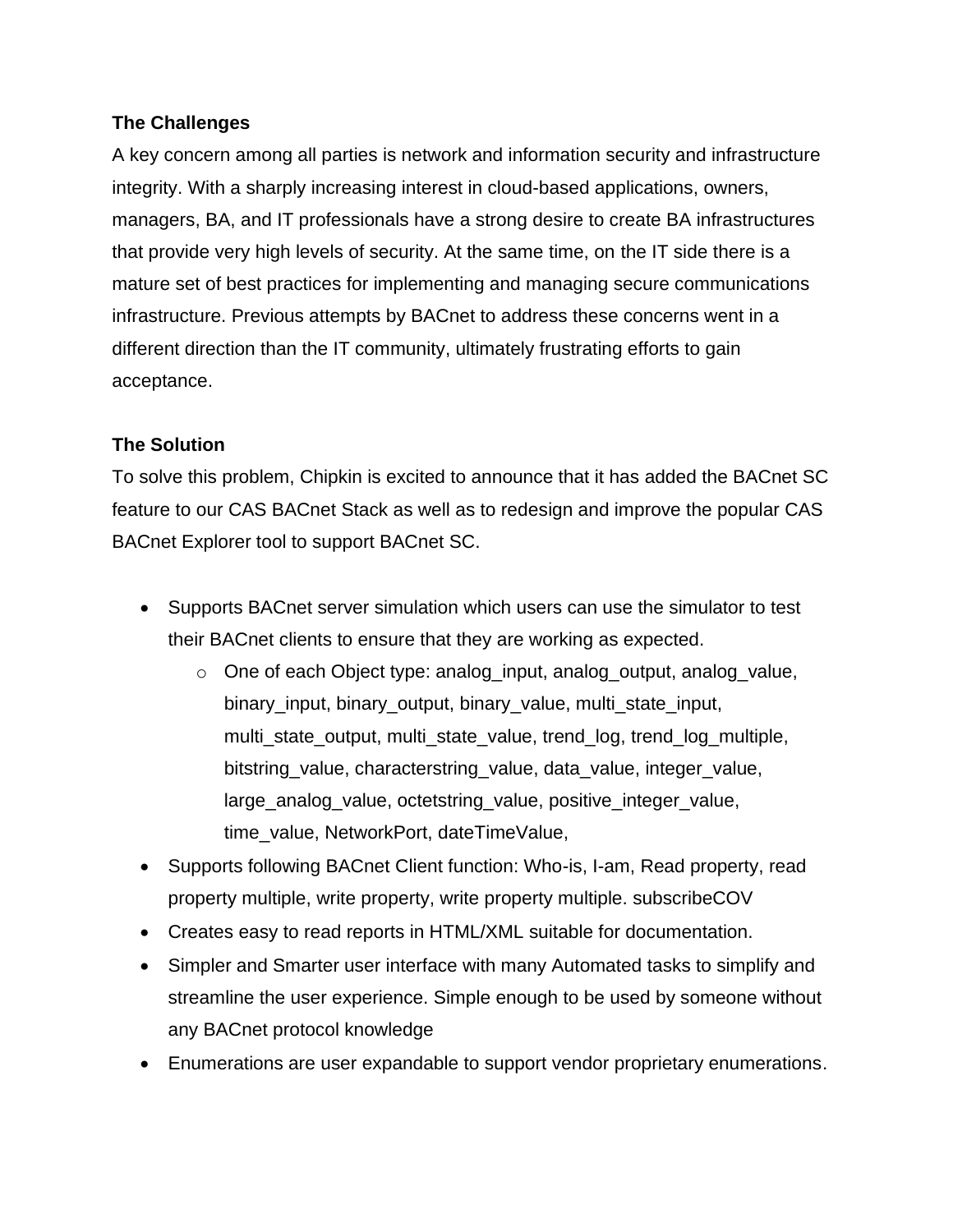- Uses the latest version of the CAS BACnet Stack, protocol Revision 19 with BACnet SC support.
- Easily discover BACnet devices on your network.
- Network card selection.
- Ability to read/write any property of a BACnet Object.
- Tested with 100s of 3rd party BACnet devices.
- Supports selection of BACnet network devices on PCs with more than one network card.

#### **How It Works**

In essence, it adds the ability to secure communications of all devices within a BAS and the cloud. For a detailed description, please read the [BACnet SC Whitepaper linked](https://cdn.chipkin.com/assets/uploads/2022/Feb/BACnet-SC-Whitepaper-v10_Final_20180710_21-17-31-26.pdf)  [here.](https://cdn.chipkin.com/assets/uploads/2022/Feb/BACnet-SC-Whitepaper-v10_Final_20180710_21-17-31-26.pdf)

## **Conclusions**

Today various approaches are used to secure BACnet infrastructure, but these solutions can be difficult to setup, and they place a burden on IT groups. BACnet/SC will make it much easier to create secure and standardized BA infrastructure that is fully compatible with existing BACnet deployments, friendly to IT best practices, and that enables cloud-based applications.

## **About Chipkin**

Chipkin Automation develops protocol drivers. Some are sold and supported by MSA. Some are sold and supported by Chipkin. Chipkin are data communication specialists with 20+ years of experience. The OPC UA driver will be sold and supported by both MSA and Chipkin.